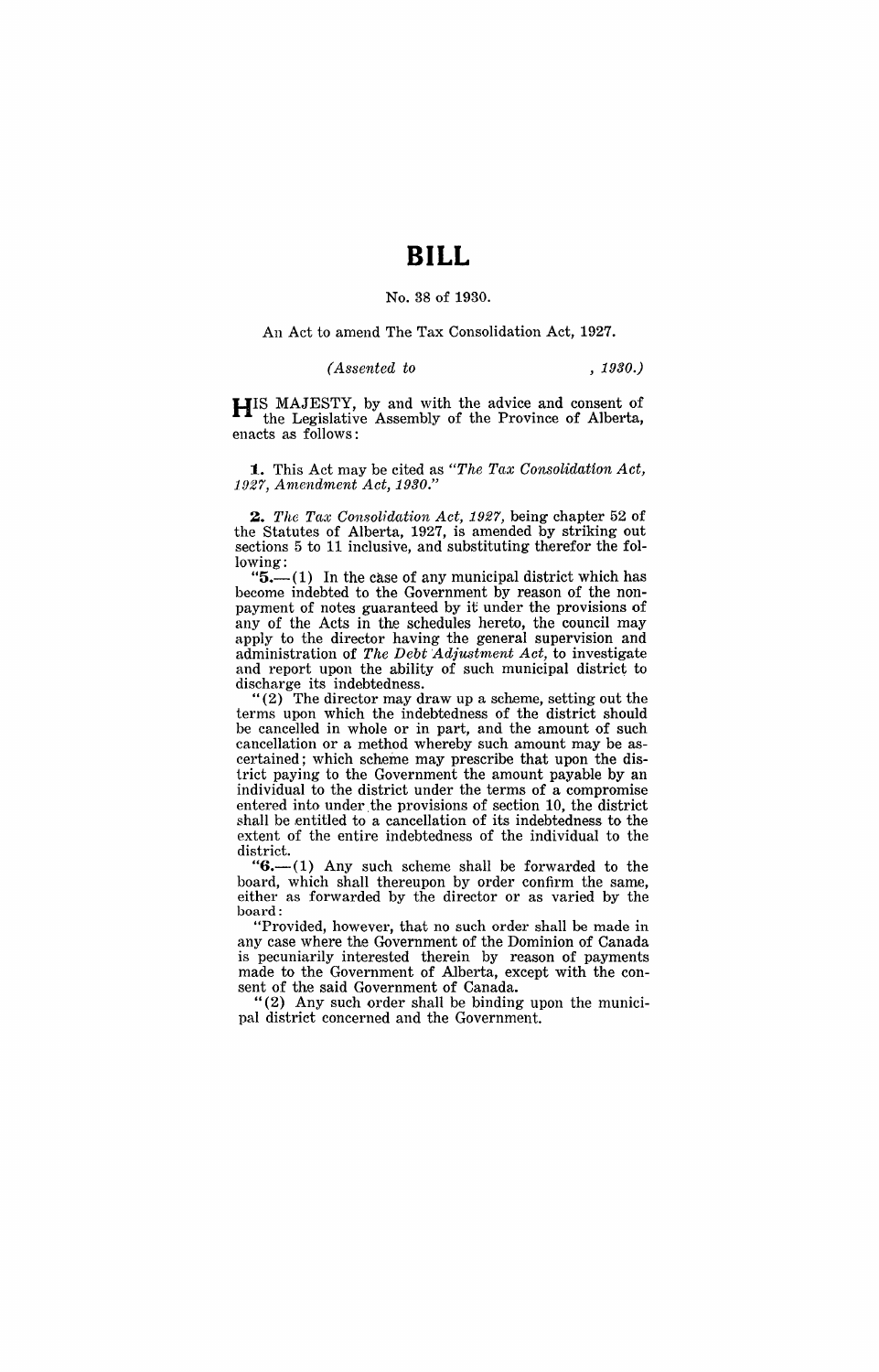"7. Any payment directed to be made by a municipal district may be made from its general revenue or as directed in the order of the board.

"8. No compromise made under the provisions of the preceding sections of this Act shall in any way affect the liability of the persons to whom any municipal district has lent money under the provisions of the said Acts, save in accordance with the provisions of a scheme drawn up under the provisions.

"9. In drawing up the scheme or making the order hereinbefore referred to, the director and the board respectively shall take into consideration the amount of money already paid from its general revenue by the municipal district eoncerned.

"10. The council of any municipal district or the Government, as the case may be, upon the recommendation of the director, confirmed by the board, may make any similar compromise with residents with respect to money owing by them to the Crown or the municipal district under the provisions of any of the Acts in the schedules hereto, or give a complete discharge of such moneys:

"Provided, how,ever, that wherever any such resident owes any money to the Dominion Government under the provisions of chapter 14 of the Statutes of Alberta, 1915, no such arrangement shall be effected unless and until an agreement has been reached with the said Government as to a similar arrangement as between the resident and the said Government.

"11. Whenever any compromise has been confirmed by the board under the provisions of this Act, the board may order that the proceeds of the sale of any land charged under the provisions of any of the Acts in the schedules hereto, and liable to be sold under any tax recovery or enforcement proceedings, or in the hands of a, local authority as a result of such proceedings, shall be distributed to the persons or local authorities, whether otherwise entitled to share in such proceeds or not, and in the proportion or amounts set out in the order, notwithstanding the provisions of any Act to the contrary:

"Provided, however, that the priority given to irrigation and drainage rates by any Act shall not be interfered with."

3. This Act shall have effect as from April the second, one thousand, nine hundred, and twenty-seven.